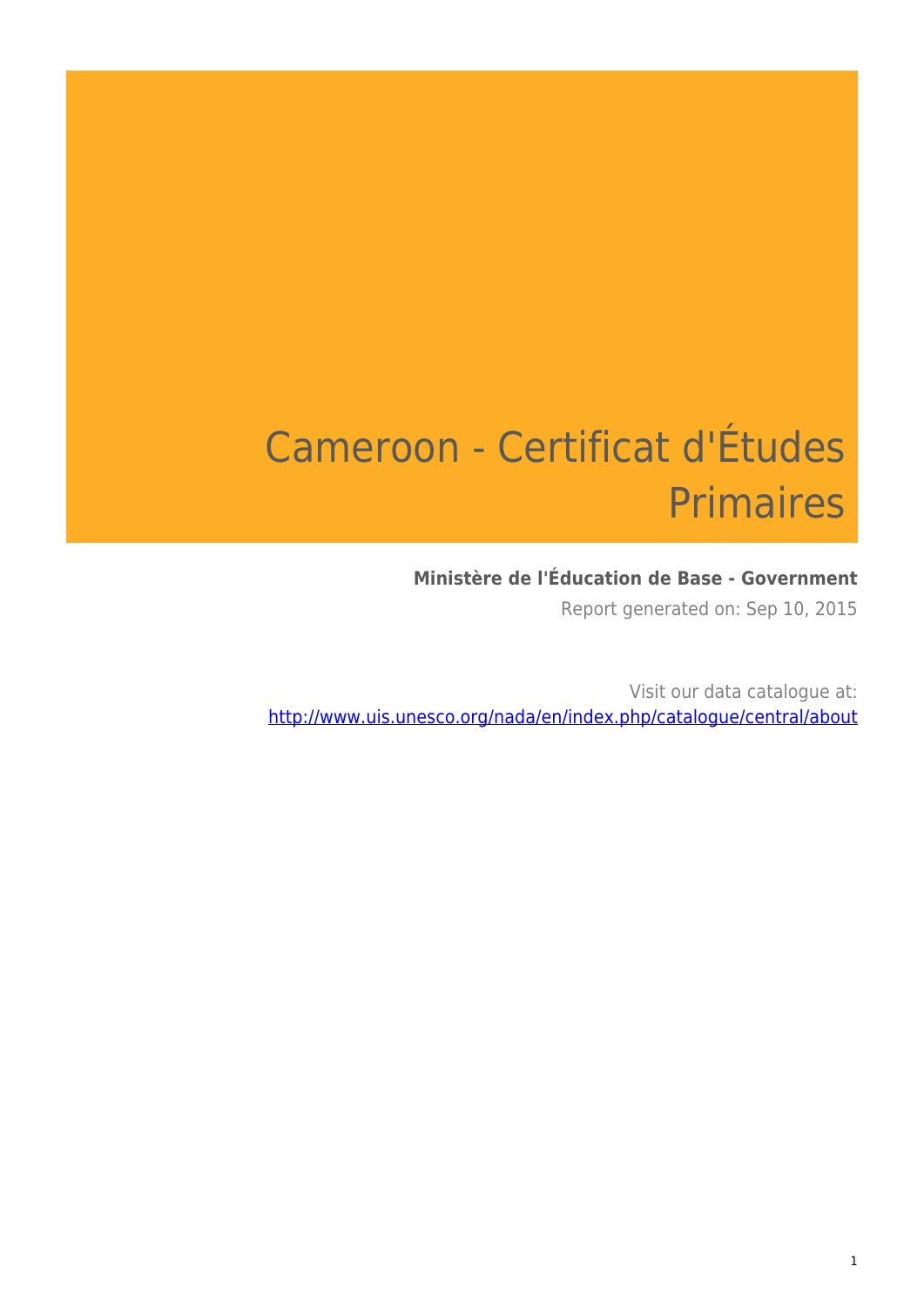### **Overview**

### **Identification**

### **Summary**

#### ABSTRACT

The Certificat d'Études Primaires (CEP) is administered annually by the Ministère de l'Education de Base, Direction des Examens, des Concours et de la Certification to grade 6 (ISCED 1) students in public and private schools.

The CEP is a high-stake and mandatory examination that certifies completion of primary education. It is a requirement for students wishing to pursue lower secondary education (ISCED 2). Students enrolled in the French system register for the CEP, whereas those in the English system register for the First Leaving School Certificate (FLSC). See separate Catalogue entry for the FLSC examination.

Passing the CEP allows reintegration of out-of-school children and youth into the school system at the next appropriate grade.

The CEP is a written examination, administered face-to-face and delivered through paper-pencil tests. All test-takers are presented with the same cognitive booklets or tests, which are aligned with the national curriculum.

The CEP serves the following purposes:

- student certification for completion of primary education
- school or educator accountability, especially in private schools
- promoting competition among schools, especially private schools
- sub-national level monitoring of learning outcomes
- monitoring education quality levels

The CEP accommodates students with special needs, by providing the following arrangements:

- Hearing impairment: providing written instructions and test questions
- Visual impairment: braille

#### KIND OF DATA

Census (all students at the given grades or ages)

#### UNITS OF ANALYSIS

Results are reported at student, school, sub-national and national levels. Examination results are broadcasted on the radio and published in the media.

### **Scope**

#### NOTES

The CEP comprises 12 mandatory subjects administered in French, except for the English Language test. The subjects and the duration of each test are listed below:

- English language, 60 minutes, 13% of the total score
- French language, 60 minutes, 13% of the total score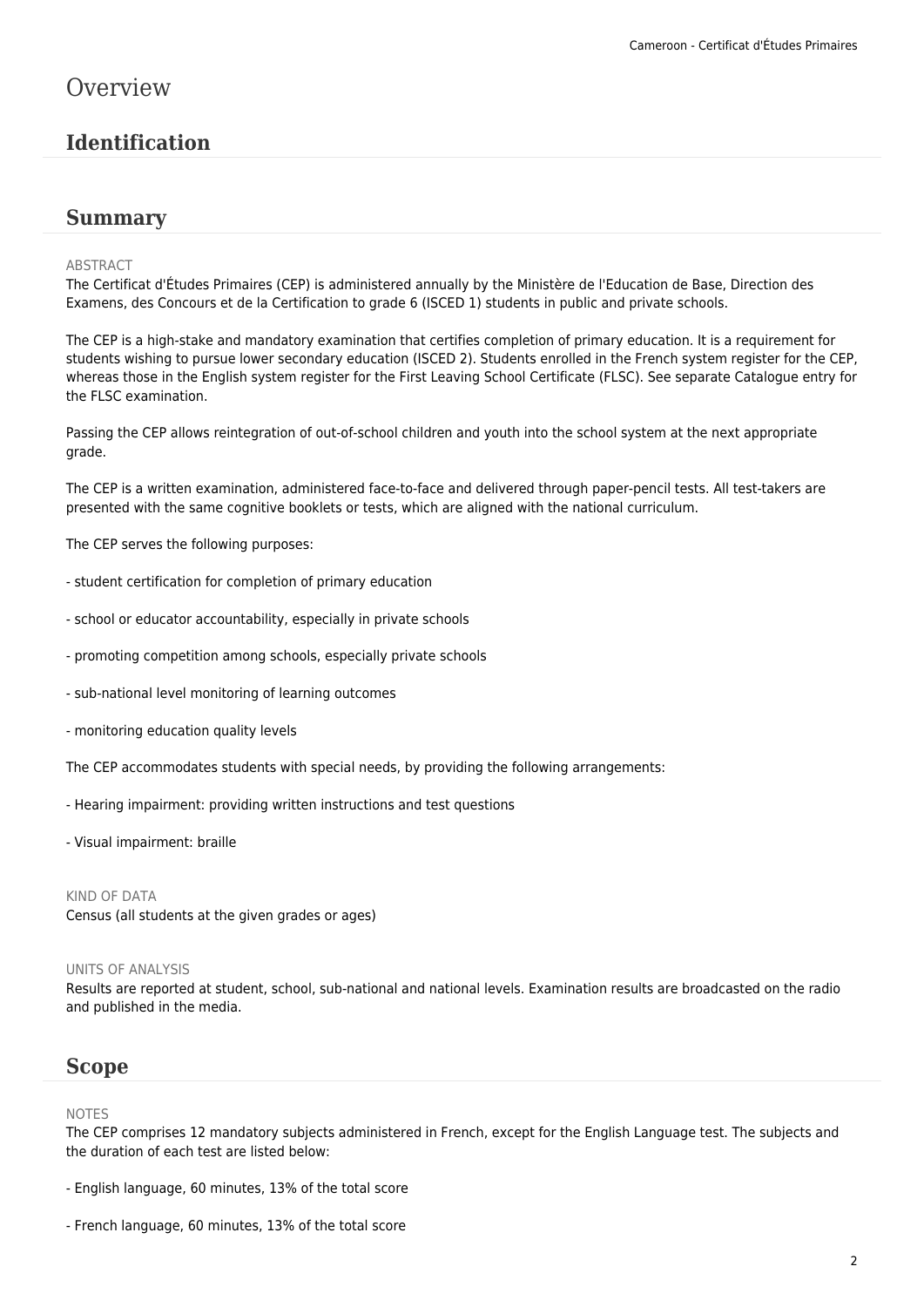- General knowledge, 60 minutes, 13% of the total score
- Problem solving, 60 minutes, 13% of the total score
- Science, 60 minutes, 13% of the total score
- Mathematics, 30 minutes, 8% of the total score
- Dictation, 15 minutes, 5% of the total score
- Speaking skills, 5% of the total score
- Practical applications, 30 minutes, 5% of the total score
- Physical Education, 30 minutes, 5% of the total score
- Writing, 60 minutes, 5% of the total score
- Rapid calculation, 10 minutes, 3% of the total score

Description of test items: Test items consist of multiple choice questions with three or more response options, open-ended questions requiring short constructed responses and essay writing.

Description of stimuli: Test stimuli consist of continuous, non-continuous, mixed and multiple texts.

Reporting metrics: Student performance is reported by average score. The minimum requirement to meet the national standard is a score of 10 out of 20, or 50%.

### **Coverage**

GEOGRAPHIC COVERAGE National

UNIVERSE Students enrolled in grade 6 (ISCED 1) in public and private schools.

### **Producers and Sponsors**

PRIMARY INVESTIGATOR(S)

| <b>Name</b>                      | <b>Affiliation</b> |
|----------------------------------|--------------------|
| Ministère de l'Éducation de Base | Government         |

#### OTHER PRODUCER(S)

| <b>Name</b>                         | <b>Affiliation</b> | Role                                                                                                                                           |
|-------------------------------------|--------------------|------------------------------------------------------------------------------------------------------------------------------------------------|
| Ministère de l'Éducation de<br>Base | Government         | Test development and administration; data processing and dissemination;<br>programme development; financial support through ministerial budget |
| Households                          | N/A                | Financial contribution through examination fees paid by candidates                                                                             |

### **Metadata Production**

METADATA PRODUCED BY

| <b>Name</b>                                 | Abbreviation Affiliation |            | Role            |
|---------------------------------------------|--------------------------|------------|-----------------|
| $^\dagger$ Ministère de l'Éducation de Base | <b>MINEDUB</b>           | Government | Data collection |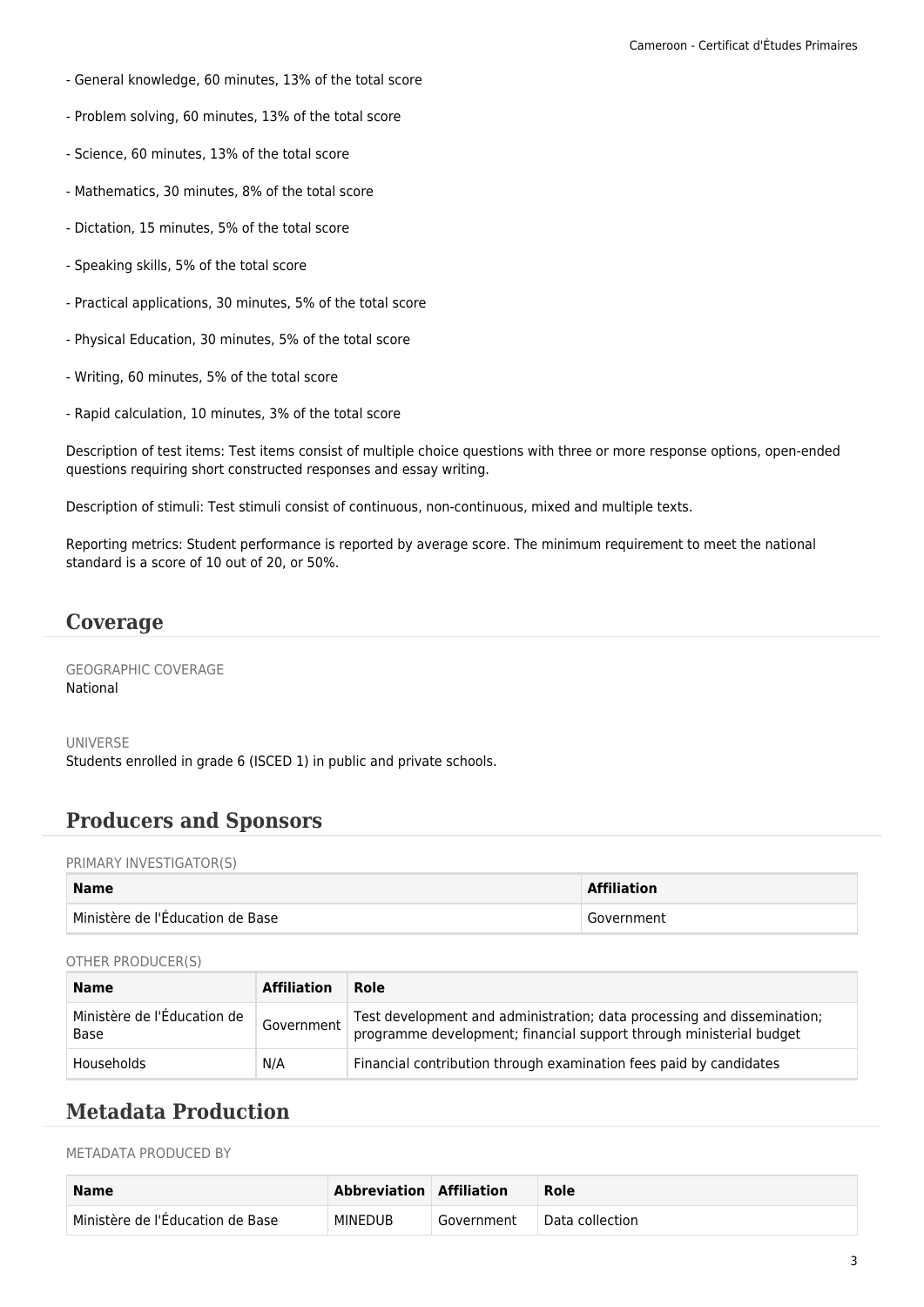| <b>Name</b>                     | <b>Abbreviation Affiliation</b> |                | Role                                                                 |
|---------------------------------|---------------------------------|----------------|----------------------------------------------------------------------|
| UNESCO Institute for Statistics | UIS                             | United Nations | Questionnaire design, metadata collection,<br>review and publication |

DATE OF METADATA PRODUCTION 2014

DDI DOCUMENT ID CMR-CEP-2014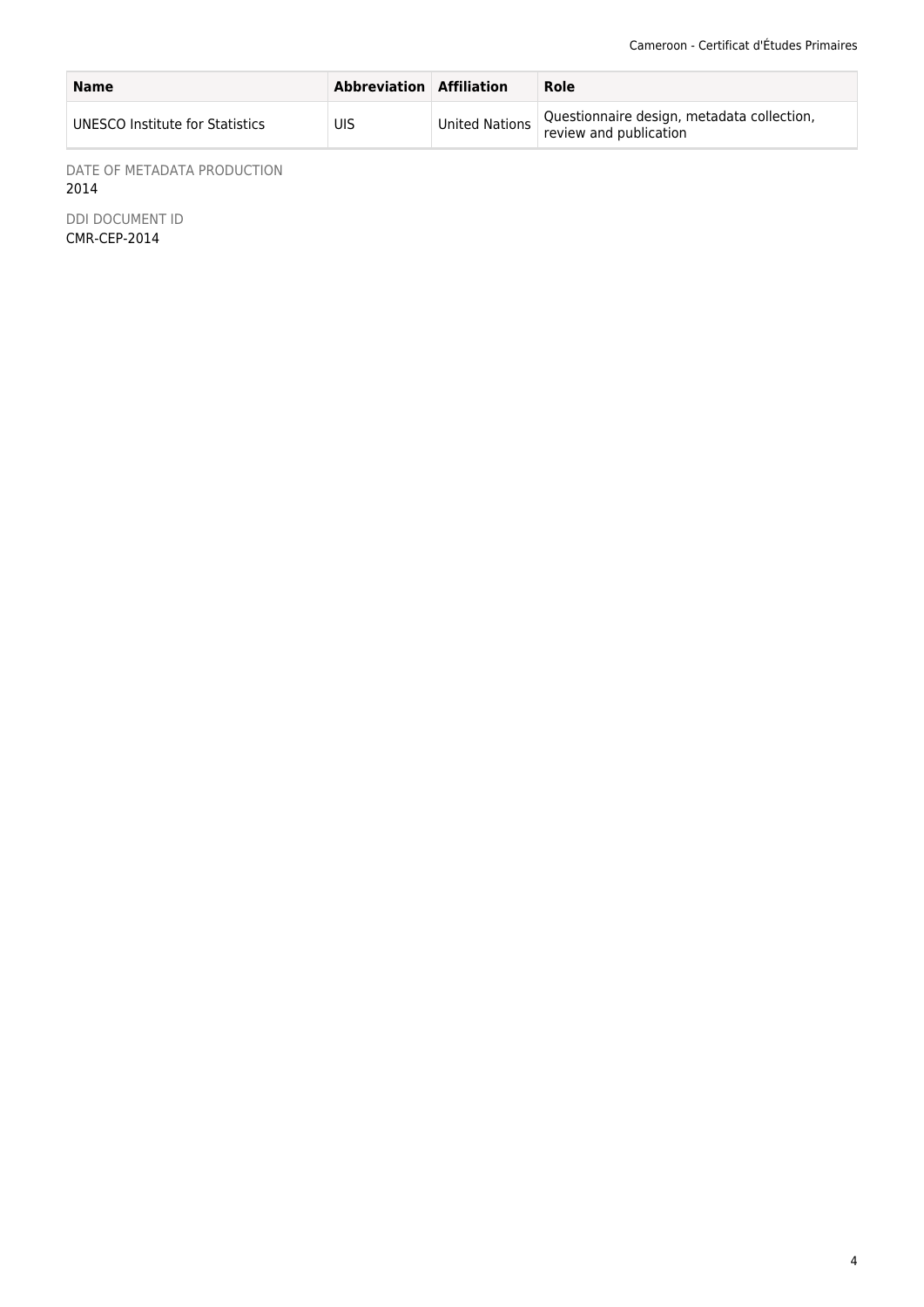# Data Collection

### **Data Collection Dates**

**Start End Cycle** 2014 2014 Every year

### **Data Collection Mode**

Face-to-face [f2f]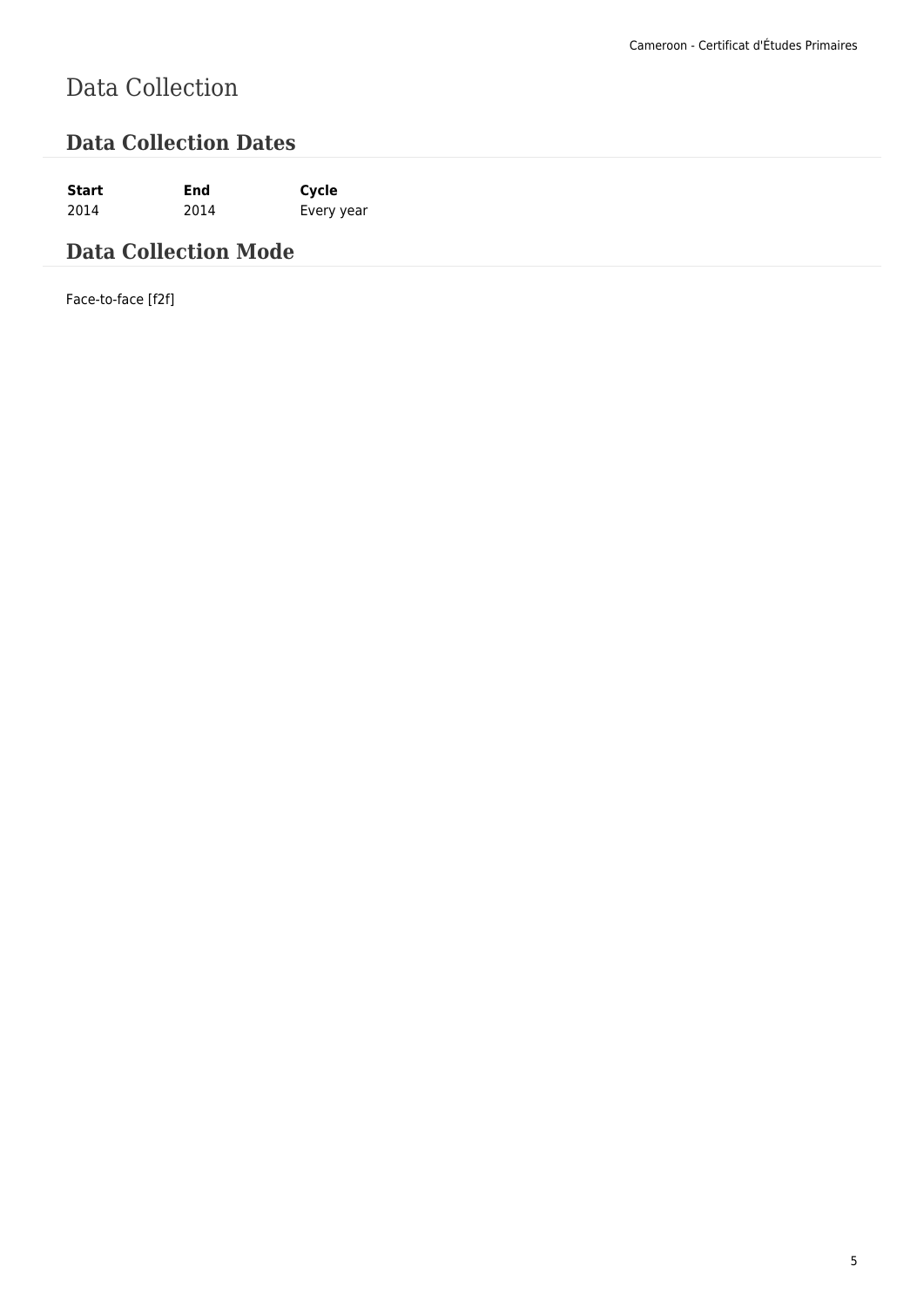## Data Processing

### **Data Editing**

Test booklets are scored and verified manually. The data editing process is performed in local examination centres.

### **Other Processing**

Data entry is performed manually. The data capture operations are performed in local examination centres.